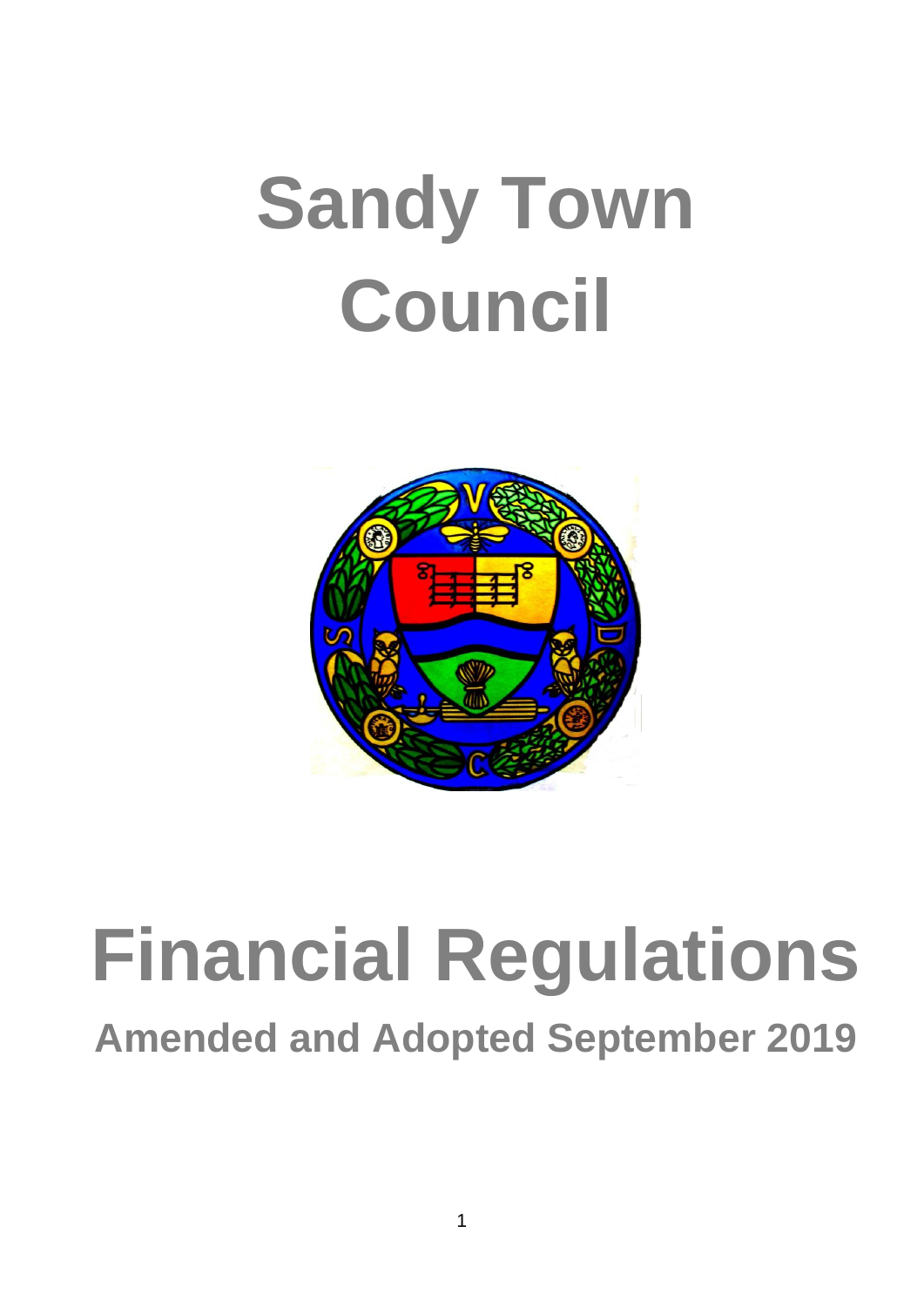### **SANDY TOWN** COUNCIL FINANCIAL **REGULATIONS**

### **INDEX**

| <u>1.</u>         |                                                                       |
|-------------------|-----------------------------------------------------------------------|
| 2 <sub>1</sub>    |                                                                       |
| $\underline{3}$ . |                                                                       |
| <u>4.</u>         |                                                                       |
| <u>5.</u>         |                                                                       |
| $\underline{6}$ . |                                                                       |
| 7.                |                                                                       |
| <u>8.</u>         |                                                                       |
| 9.                |                                                                       |
| 10.               |                                                                       |
| <u>11.</u>        |                                                                       |
| <u>12.</u>        | PAYMENTS UNDER CONTRACTS FOR BUILDING OR OTHER CONSTRUCTION WORKS  14 |
| <u>13.</u>        |                                                                       |
| <u>14.</u>        |                                                                       |
| <u>15.</u>        |                                                                       |
| <u>16.</u>        |                                                                       |
| <u>17</u> .       |                                                                       |
| 18.               |                                                                       |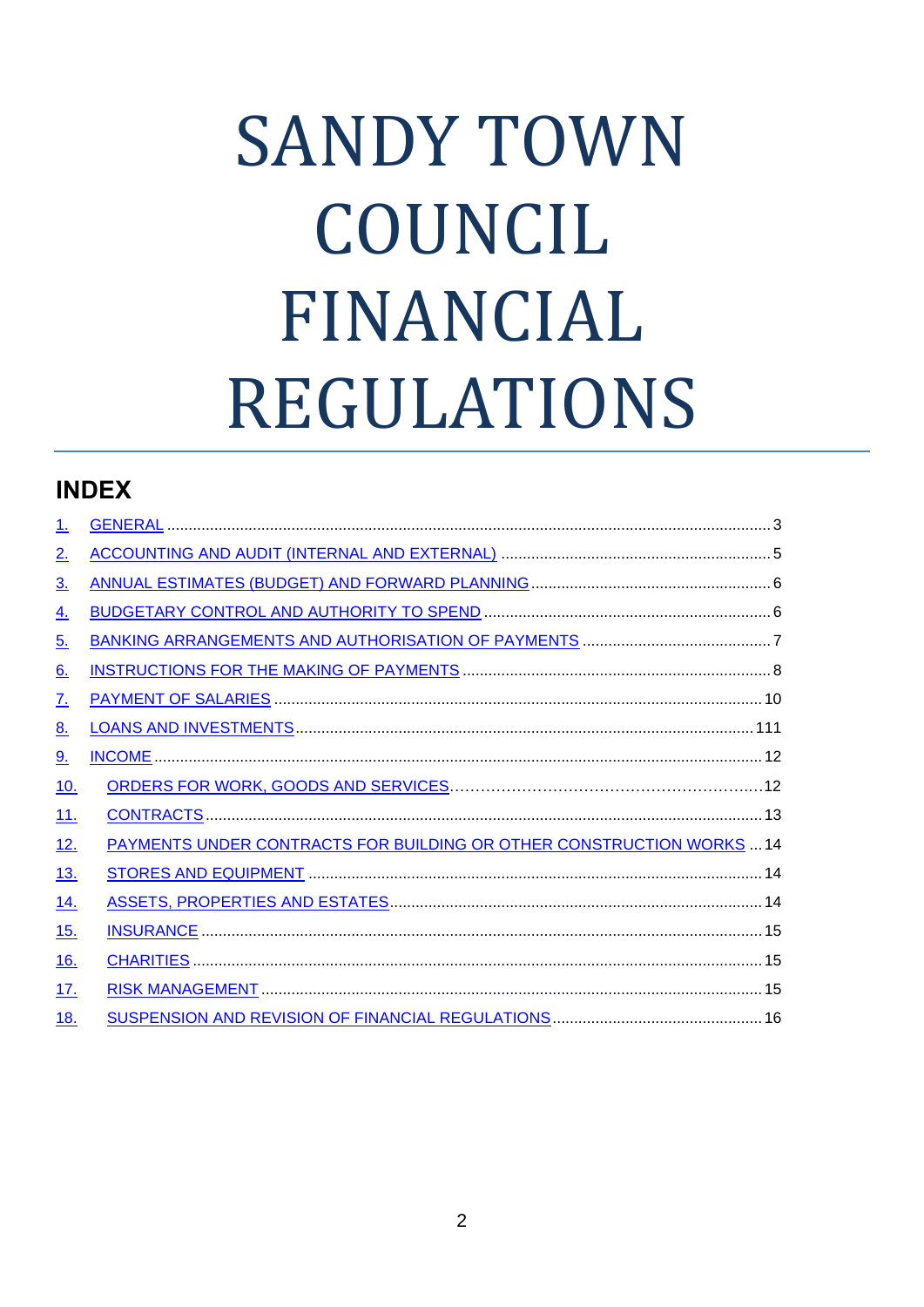#### <span id="page-2-0"></span>**1. GENERAL**

- 1.1. These financial regulations govern the conduct of financial management by the council and may only be amended or varied by resolution of the council. Financial regulations are one of the council's three governing policy documents providing procedural guidance for members and officers. Financial regulations must be observed in conjunction with the council's standing orders<sup>1</sup> and any individual financial regulations relating to contracts.
- 1.2. The council is responsible in law for ensuring that its financial management is adequate and effective, and that the council has a sound system of internal control which facilitates the effective exercise of the council's functions, including arrangements for the management of risk.
- 1.3. The council's accounting control systems must include measures:
	- for the timely production of accounts;
	- that provide for the safe and efficient safeguarding of public money;
	- to prevent and detect inaccuracy and fraud; and
	- identifying the duties of officers.
- 1.4. These financial regulations demonstrate how the council meets these responsibilities and requirements.
- 1.5. At least once a year, prior to approving the Annual Governance Statement, the council must review the effectiveness of its system of internal control which shall be in accordance with proper practices.
- 1.6. Deliberate or wilful breach of these Regulations by an employee may give rise to disciplinary proceedings.
- 1.7. Members of Council are expected to follow the instructions within these Regulations and not to entice employees to breach them. Failure to follow instructions within these Regulations brings the office of Councillor into disrepute.
- 1.8. The Responsible Financial Officer (RFO) holds a statutory office to be appointed by the council. The Clerk has been appointed as RFO for this council and these regulations will apply accordingly.
- 1.9. The RFO;
	- acts under the policy direction of the council;
	- administers the council's financial affairs in accordance with all Acts, Regulations and proper practices;
	- determines on behalf of the council its accounting records and accounting control systems;
	- ensures the accounting control systems are observed;
	- maintains the accounting records of the council up to date in accordance with proper practices;
	- assists the council to secure economy, efficiency and effectiveness in the use of its resources; and
	- produces financial management information as required by the council.

<sup>1</sup> Model Standing Orders for Councils (2018 Edition) is available from NALC (©NALC 2018)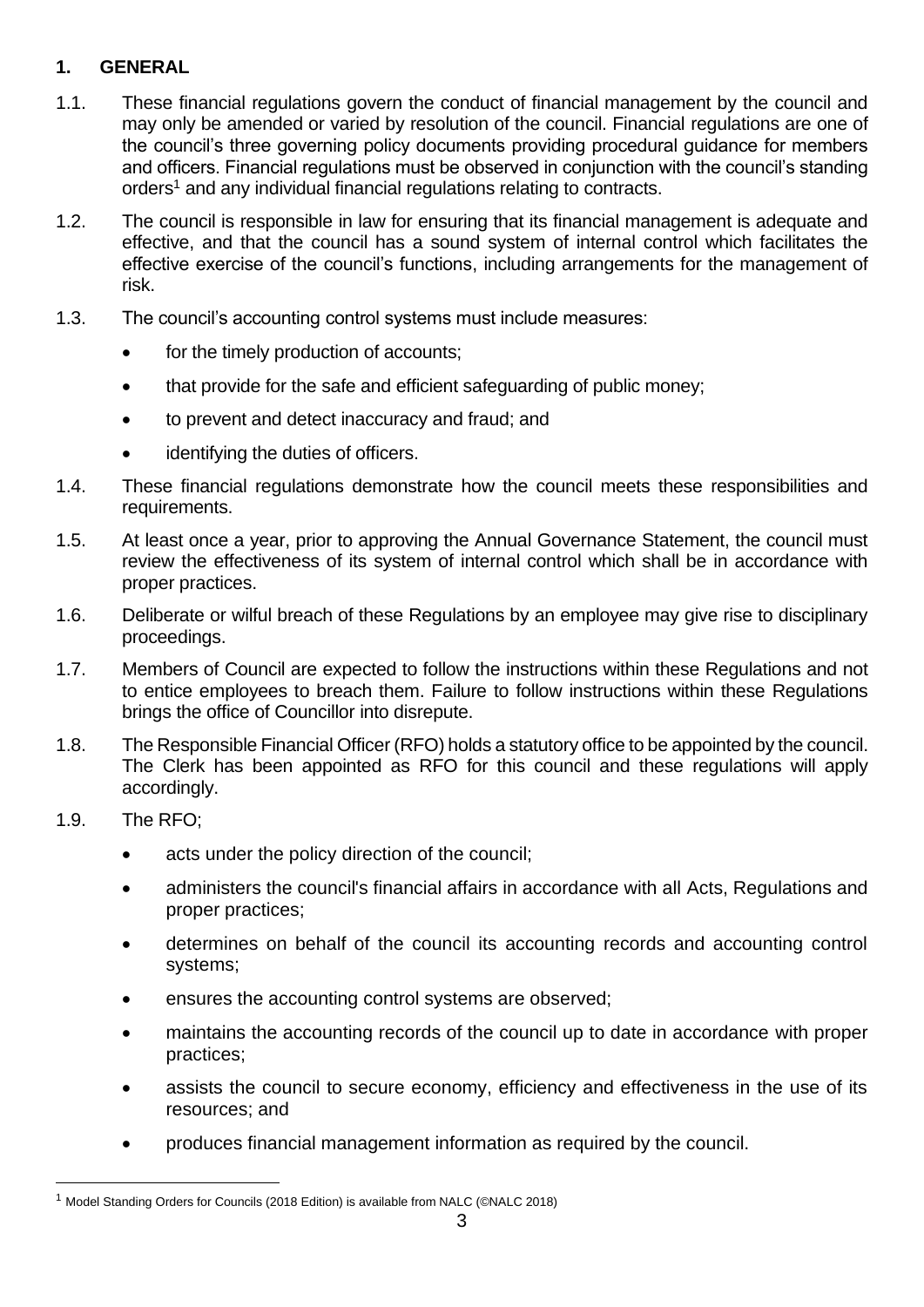- 1.10. The accounting records determined by the RFO shall be sufficient to show and explain the council's transactions and to enable the RFO to ensure that any income and expenditure account and statement of balances, or record of receipts and payments and additional information, as the case may be, or management information prepared for the council from time to time comply with the Accounts and Audit Regulations.
- 1.11. The accounting records determined by the RFO shall in particular contain:
	- entries from day to day of all sums of money received and expended by the council and the matters to which the income and expenditure or receipts and payments account relate;
	- a record of the assets and liabilities of the council: and
	- wherever relevant, a record of the council's income and expenditure in relation to claims made, or to be made, for any contribution, grant or subsidy.
- 1.12. The accounting control systems determined by the RFO shall include:
	- procedures to ensure that the financial transactions of the council are recorded as soon as reasonably practicable and as accurately and reasonably as possible;
	- procedures to enable the prevention and detection of inaccuracies and fraud and the ability to reconstruct any lost records;
	- identification of the duties of officers dealing with financial transactions and division of responsibilities of those officers in relation to significant transactions;
	- procedures to ensure that uncollectable amounts, including any bad debts are not submitted to the council for approval to be written off except with the approval of the RFO and that the approvals are shown in the accounting records; and
	- measures to ensure that risk is properly managed.
- 1.13. The council is not empowered by these Regulations or otherwise to delegate certain specified decisions. In particular any decision regarding:
	- setting the final budget or the precept (Council Tax Requirement);
	- approving accounting statements;
	- approving an annual governance statement;
	- borrowing;
	- writing off bad debts;
	- declaring eligibility for the General Power of Competance; and
	- addressing recommendations in any report from the internal or external auditors shall be a matter for the full council only.
- 1.14. In addition the council must:
	- determine and keep under regular review the bank mandate for all council bank accounts;
	- approve any grant or a single commitment in excess of £5,000; and
	- in respect of the annual salary for any employee have regard to recommendations about annual salaries of employees made by the relevant Committee in accordance with its terms of reference.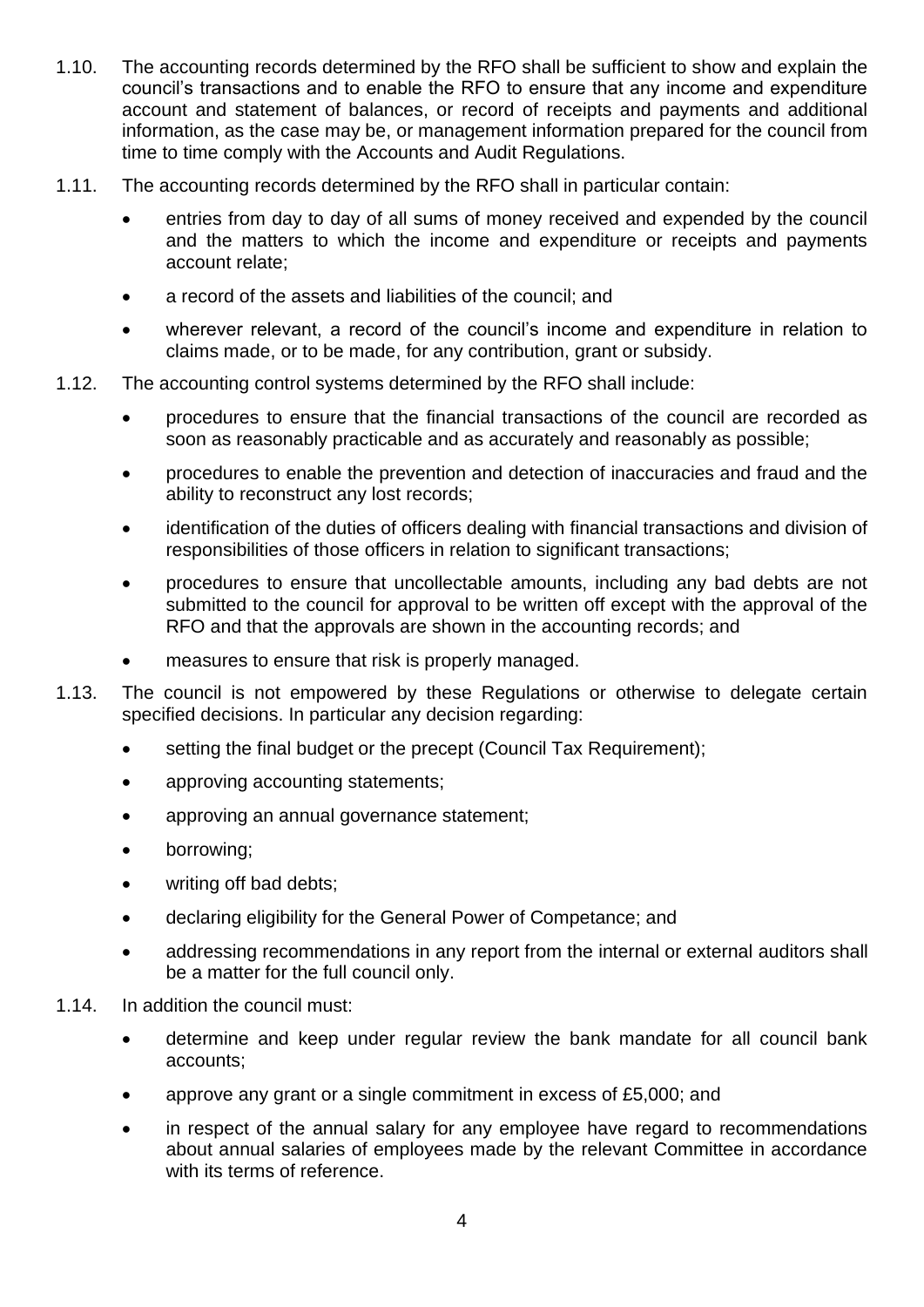1.15. In these financial regulations, references to the Accounts and Audit Regulations or 'the regulations' shall mean the regulations issued under the provisions of section 27 of the Audit Commission Act 1998, or any superseding legislation, and then in force unless otherwise specified.

In these financial regulations the term 'proper practice' or 'proper practices' shall refer to guidance issued in *Governance and Accountability for Local Councils– a Practitioners' Guide (England)* issued by the Joint Practitioners Advisory Group (JPAG), available from the websites of NALC and the Society for Local Council Clerks (SLCC)

#### <span id="page-4-0"></span>**2. ACCOUNTING AND AUDIT (INTERNAL AND EXTERNAL)**

- 2.1. All accounting procedures and financial records of the council shall be determined by the RFO in accordance with the Accounts and Audit Regulations, appropriate Guidance and proper practices.
- 2.2. On a regular basis, at least once in each quarter, and at each financial year end, a member other than the Mayor or a cheque signatory shall be appointed to verify bank reconciliations (for all accounts) produced by the RFO. The member shall sign the reconciliations and the original bank statements (or similar document) as evidence of verification. This activity shall on conclusion be reported, including any exceptions, to and noted by the council Policy, Finance and Resources Committee.
- 2.3. The RFO shall complete the annual statement of accounts, annual report, and any related documents of the council contained in the Annual Return (as specified in proper practices) as soon as practicable after the end of the financial year and having certified the accounts shall submit them and report thereon to the council within the timescales set by the Accounts and Audit Regulations.
- 2.4. The council shall ensure that there is an adequate and effective system of internal audit of its accounting records, and of its system of internal control in accordance with proper practices. Any officer or member of the council shall make available such documents and records as appear to the council to be necessary for the purpose of the audit and shall, as directed by the council, supply the RFO, internal auditor, or external auditor with such information and explanation as the council considers necessary for that purpose.
- 2.5. The internal auditor shall be appointed by and shall carry out the work in relation to internal controls required by the council in accordance with proper practices.
- 2.6. The internal auditor shall:
	- be competent and independent of the financial operations of the council;
	- report to council in writing, or in person, on a regular basis with a minimum of one annual written report during each financial year:
	- to demonstrate competence, objectivity and independence, be free from any actual or perceived conflicts of interest, including those arising from family relationships; and
	- have no involvement in the financial decision making, management or control of the council.
- 2.7. Internal or external auditors may not under any circumstances:
	- perform any operational duties for the council;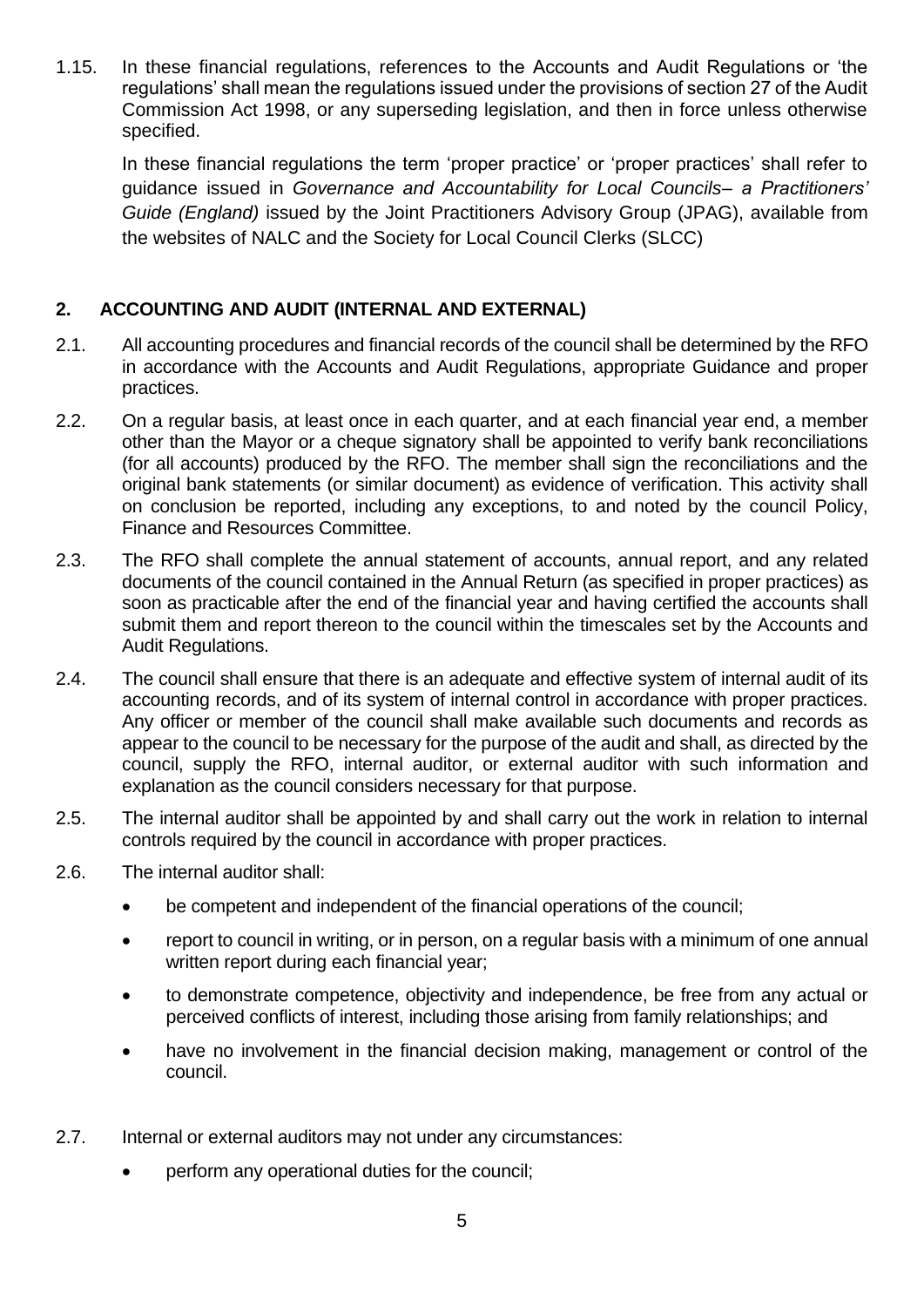- initiate or approve accounting transactions; or
- direct the activities of any council employee, except to the extent that such employees have been appropriately assigned to assist the internal auditor.
- 2.8. For the avoidance of doubt, in relation to internal audit the terms 'independent' and 'independence' shall have the same meaning as is described in proper practices.
- 2.9. The RFO shall make arrangements for the exercise of electors' rights in relation to the accounts including the opportunity to inspect the accounts, books, and vouchers and display or publish any notices and statements of account required by Audit Commission Act 1998, or any superseding legislation, and the Accounts and Audit Regulations.
- 2.10. The RFO shall, without undue delay, bring to the attention of all councillors any correspondence or report from internal or external auditors.

#### <span id="page-5-0"></span>**3. ANNUAL ESTIMATES (BUDGET) AND FORWARD PLANNING**

- 3.1. Each committee (if any) shall review its three-year forecast of revenue and capital receipts and payments. Having regard to the forecast, it shall thereafter formulate and submit proposals for the following financial year to the council not later than the end of November each year including any proposals for revising the forecast.
- 3.2. The RFO must each year, by no later than November, prepare detailed estimates of all receipts and payments including the use of reserves and all sources of funding for the following financial year in the form of a budget to be considered by the council.
- 3.3. The council shall consider annual budget proposals in relation to the council's three year forecast of revenue and capital receipts and payments including recommendations for the use of reserves and sources of funding and update the forecast accordingly.
- 3.4. The council shall fix the precept (council tax requirement), and relevant basic amount of council tax to be levied for the ensuing financial year not later than by the end of January each year. The RFO shall issue the precept to the billing authority and shall supply each member with a copy of the approved annual budget.
- 3.5. The approved annual budget shall form the basis of financial control for the ensuing year.

#### <span id="page-5-1"></span>**4. BUDGETARY CONTROL AND AUTHORITY TO SPEND**

- 4.1. Expenditure on revenue items may be authorised up to the amounts included for that class of expenditure in the approved budget. This authority is to be determined by:
	- the council for all items over £5,000;
	- a duly delegated committee of the council for items over £1,500; or
	- the Clerk, in conjunction with Chairman of Council or Chairman of the appropriate committee, for any items below £1,500.

Such authority is to be evidenced by a Minute or by an authorisation slip duly signed by the Clerk, and where necessary also by the appropriate Chairman.

Contracts may not be disaggregated to avoid controls imposed by these regulations.

4.2. No expenditure may be authorised that will exceed the amount provided in the revenue budget for that class of expenditure other than by resolution of the council, or duly delegated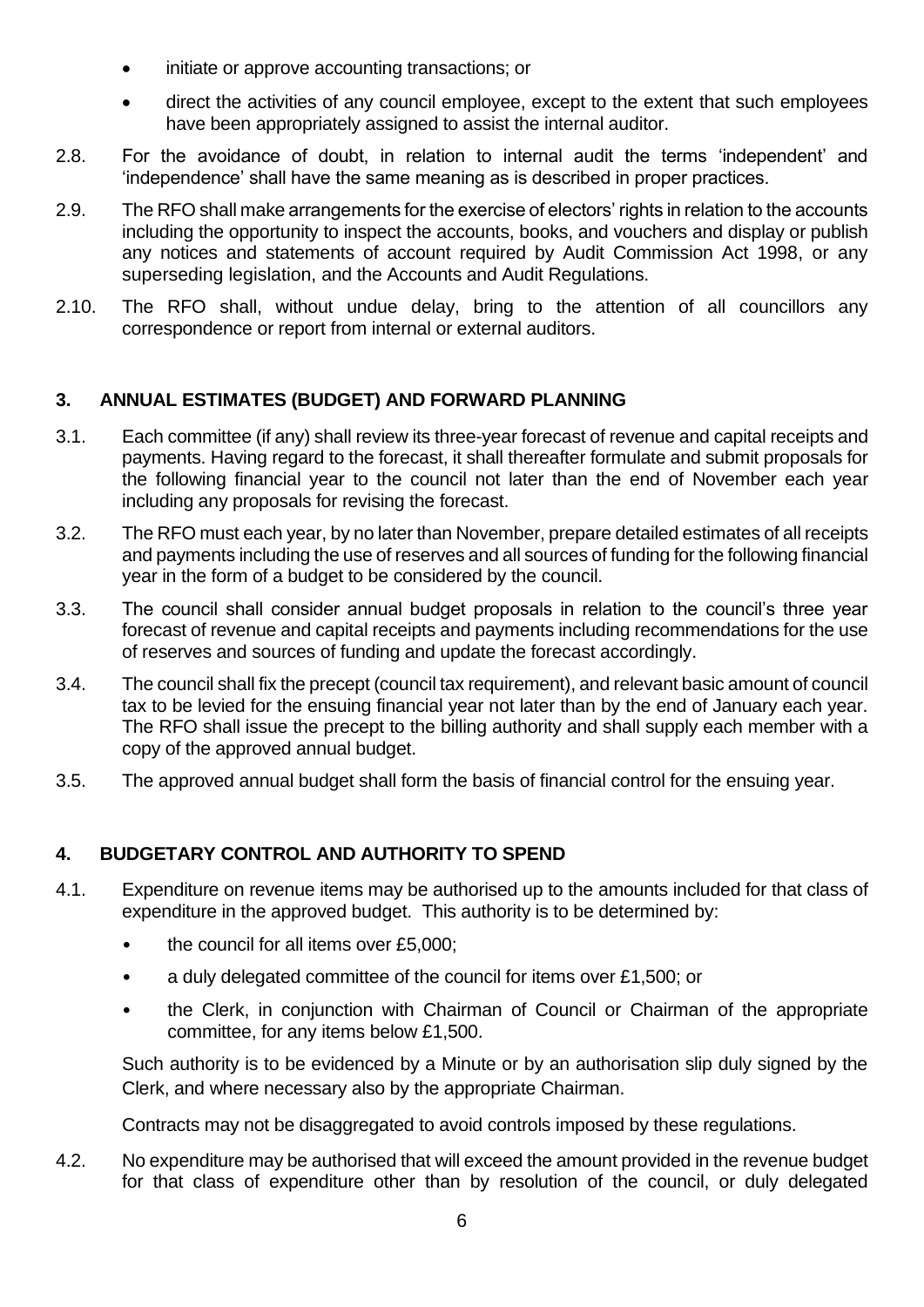committee. During the budget year and with the approval of council having considered fully the implications for public services, unspent and available amounts may be moved to other budget headings or to an earmarked reserve as appropriate ('virement').

- 4.3. Unspent provisions in the revenue or capital budgets for completed projects shall not be carried forward to a subsequent year.
- 4.4. The salary budgets are to be reviewed at least annually by end of October for the following financial year and such review shall be evidenced by a hard copy schedule signed by the Clerk and the Chairman of Council or relevant committee. The RFO will inform committees of any changes impacting on their budget requirement for the coming year in good time.
- 4.5. In cases of extreme risk to the delivery of council services, the clerk may authorise revenue expenditure on behalf of the council which in the clerk's judgement it is necessary to carry out. Such expenditure includes repair, replacement or other work, whether or not there is any budgetary provision for the expenditure, subject to a limit of £500. The Clerk shall report such action to the chairman as soon as possible and to the council as soon as practicable thereafter.
- 4.6. No expenditure shall be authorised in relation to any capital project and no contract entered into or tender accepted involving capital expenditure unless the council is satisfied that the necessary funds are available, and the requisite borrowing approval has been obtained.
- 4.7. All capital works shall be administered in accordance with the council's standing orders and financial regulations relating to contracts.
- 4.8. The RFO shall regularly provide the council with a statement of receipts and payments to date under each head of the budgets, comparing actual expenditure to the appropriate date against that planned as shown in the budget. These statements are to be prepared at least at the end of each financial quarter and shall show explanations of material variances. For this purpose "material" shall be in excess of £500 or 15% of the budget.
- 4.9. Changes in earmarked reserves shall be approved by council as part of the budgetary control process.

#### <span id="page-6-0"></span>**5. BANKING ARRANGEMENTS AND AUTHORISATION OF PAYMENTS**

- 5.1. The council's banking arrangements, including the bank mandate, shall be made by the RFO and approved by the council; banking arrangements may not be delegated to a committee. They shall be regularly reviewed for safety and efficiency.
- 5.2. The RFO shall prepare a schedule of payments, forming part of the Agenda for the Meeting and, together with the relevant invoices, present the schedule to council or Policy, Finance and Resources Committee. The council / committee shall review the schedule for compliance and, having satisfied itself shall authorise the schedule by a resolution of the council or Policy, Finance and Resources Committee. The approved schedule shall be ruled off and initialled by the Chairman of the Meeting. A detailed list of all payments shall be disclosed within or as an attachment to the minutes of the meeting at which payment was approved. Personal payments (including salaries, wages, expenses and any payment made in relation to the termination of a contract of employment) may be summarised to remove public access to any personal information.
- 5.3. All invoices for payment shall be examined, verified and certified by the RFO to confirm that the work, goods or services to which each invoice relates has been received, carried out, examined and represents expenditure previously approved by the council.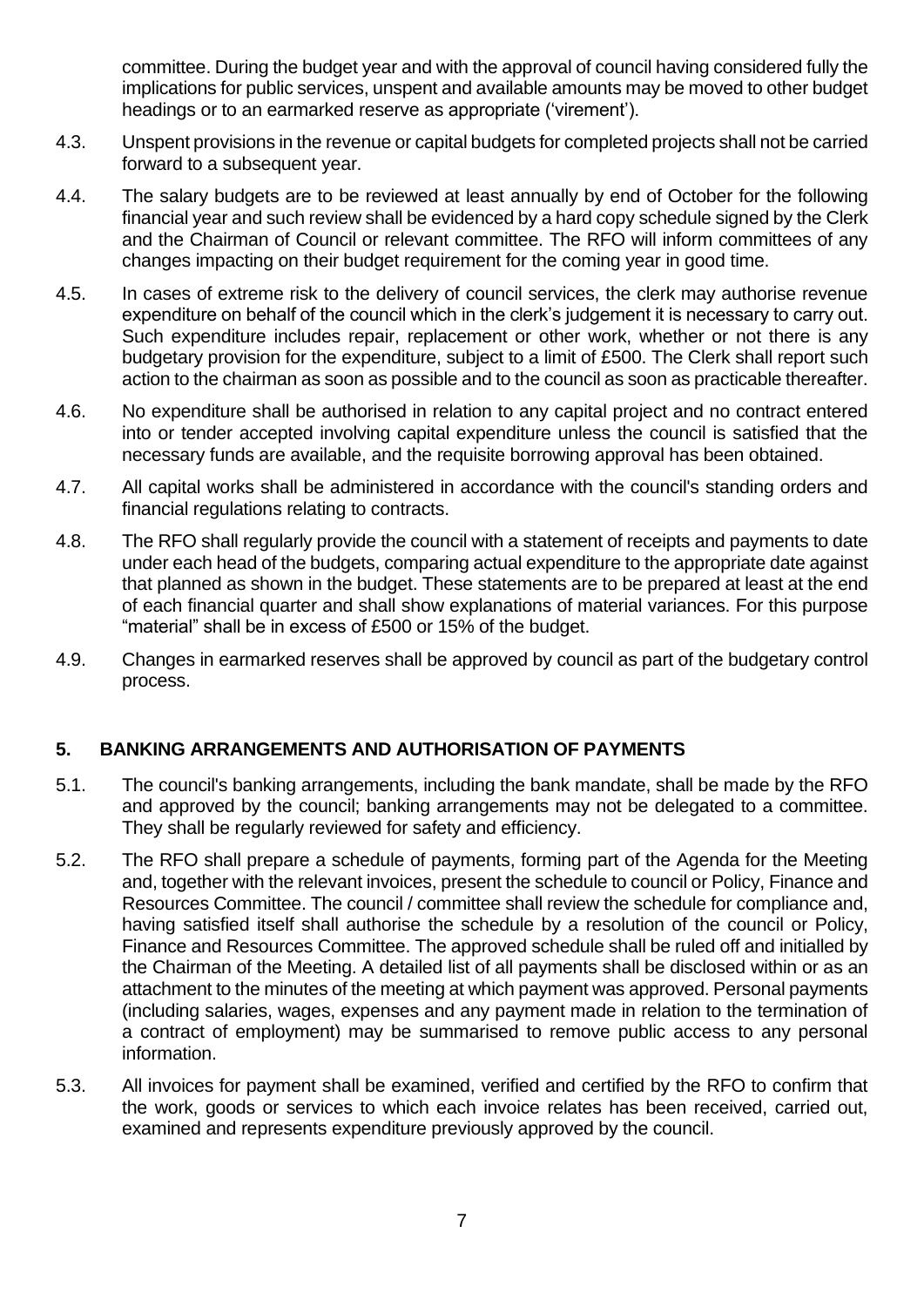- 5.4. The RFO shall examine invoices for arithmetical accuracy and analyse them to the appropriate expenditure heading. The RFO shall take all steps to pay all invoices submitted, and which are in order, at the next available council or Policy, Finance and Resources Committee Meeting.
- 5.5. The Clerk/RFO shall have delegated authority to authorise the payment of items only in the following circumstances:
	- a) If a payment is necessary to avoid a charge to interest under the Late Payment of Commercial Debts (Interest) Act 1998, and the due date for payment is before the next scheduled Meeting of council, where the Clerk/RFO certifies that there is no dispute or other reason to delay payment, provided that a list of such payments shall be submitted to the next appropriate meeting of council or Policy, Finance and Resources Committee;
	- b) An expenditure item authorised under 5.6 below (continuing contracts and obligations) provided that a list of such payments shall be submitted to the next appropriate meeting of council or Policy, Finance and Resources Committee or
	- c) fund transfers within the councils banking arrangements up to the sum of £35,000, provided that a list of such payments shall be submitted to the next appropriate meeting of council or Policy, Finance and Resources Committee.
- 5.6. For each financial year the Clerk and RFO shall draw up a list of due payments which arise on a regular basis as the result of a continuing contract, statutory duty, or obligation (such as but not exclusively), Salaries, PAYE and NI, Superannuation Fund and regular maintenance contracts and the like for which council [,or a duly authorised committee,] may authorise payment for the year provided that the requirements of regulation 4.1 (Budgetary Controls) are adhered to, provided also that a list of such payments shall be submitted to the next appropriate meeting of council or Policy, Finance and Resources Committee.
- 5.7. In respect of grants a duly authorised committee shall approve expenditure within any limits set by council and in accordance with any Policy statement approved by council. Any Revenue or Capital Grant in excess of £5,000 shall before payment, be subject to ratification by resolution of the council.
- 5.8. Members are subject to the Code of Conduct that has been adopted by the council and shall comply with the Code and Standing Orders when a decision to authorise or instruct payment is made in respect of a matter in which they have a disclosable pecuniary or other interest, unless a dispensation has been granted.
- 5.9. The council will aim to rotate the duties of members in these Regulations so that onerous duties are shared out as evenly as possible over time.
- 5.10. Any changes in the recorded details of suppliers, such as bank account records, shall be approved in writing by a Member.

#### <span id="page-7-0"></span>**6. INSTRUCTIONS FOR THE MAKING OF PAYMENTS**

- 6.1. The council will make safe and efficient arrangements for the making of its payments.
- 6.2. Following authorisation under Financial Regulation 5 above, the council, a duly delegated committee or, if so delegated, the Clerk or RFO shall give instruction that a payment shall be made.
- 6.3. All payments shall be effected by cheque or other instructions to the council's bankers, or otherwise, in accordance with a resolution of Council or Policy, Finance and Resources Committee.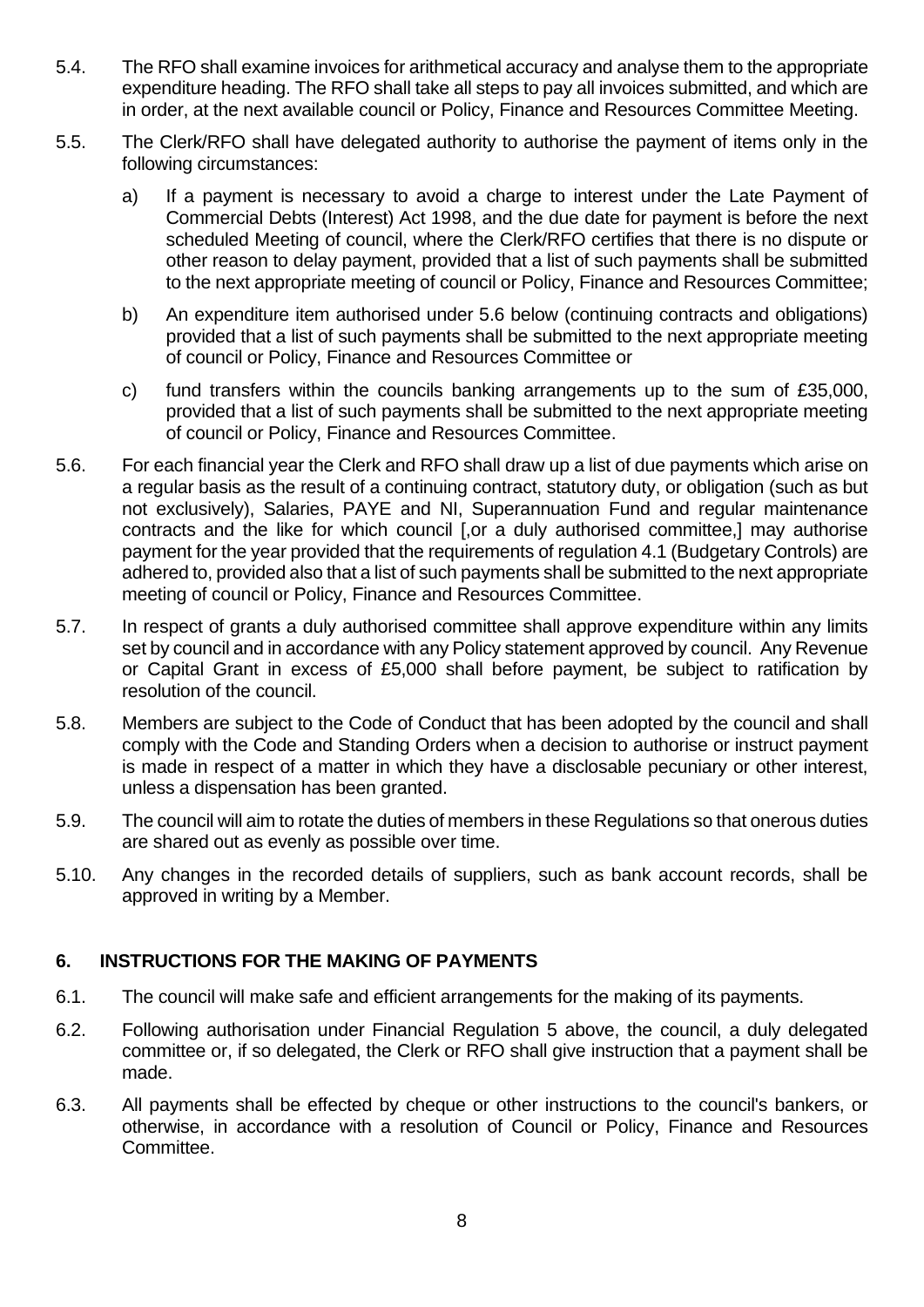- 6.4. Cheques or orders for payment drawn on the bank account in accordance with the schedule as presented to council or committee shall be signed by three members of council or two members of council and countersigned by the Clerk in accordance with a resolution instructing that payment. A member who is a bank signatory, having a connection by virtue of family or business relationships with the beneficiary of a payment should not, under normal circumstances, be a signatory to the payment in question.
- 6.5. To indicate agreement of the details shown on the cheque or order for payment with the counterfoil and the invoice or similar documentation, the signatories shall each also initial the cheque counterfoil.
- 6.6. Cheques or orders for payment shall not normally be presented for signature other than at a council or committee meeting (including immediately before or after such a meeting). Any signatures obtained away from such meetings shall be reported to the Policy, Finance and Resources Committee at the next convenient meeting.
- 6.7. If thought appropriate by the council, payment for utility supplies (energy, telephone and water) and any National Non-Domestic Rates may be made by variable Direct Debit provided that the instructions are signed by two members and any payments are reported to council as made. The approval of the use of a variable Direct Debit shall be renewed by resolution of the council at least every two years.
- 6.8. If thought appropriate by the council, payment for certain items (principally salaries) may be made by Banker's Standing Order provided that the instructions are signed, or otherwise evidenced by two members are retained and any payments are reported to council as made. The approval of the use of a Banker's Standing Order shall be renewed by resolution of the council at least every two years.
- 6.9. If thought appropriate by the council, payment for certain items may be made by BACS or CHAPS methods provided that the instructions for each payment are signed, or otherwise evidenced, by two authorised bank signatories, are retained and any payments are reported to council as made. The approval of the use of BACS or CHAPS shall be renewed by resolution of the council at least every two years.
- 6.10. If thought appropriate by the council payment for certain items may be made by internet banking transfer provided evidence is retained showing which members approved the payment.
- 6.11. Where a computer requires use of a personal identification number (PIN) or other password(s), for access to the council's records on that computer, a note shall be made of the PIN and Passwords and shall be handed to and retained by the Chairman of Council in a sealed dated envelope. This envelope may not be opened other than in the presence of two other councillors. After the envelope has been opened, in any circumstances, the PIN and / or passwords shall be changed as soon as practicable. The fact that the sealed envelope has been opened, in whatever circumstances, shall be reported to all members immediately and formally to the next available meeting of the council. This will not be required for a member's personal computer used only for remote authorisation of bank payments.
- 6.12. No employee or councillor shall disclose any PIN or password, relevant to the working of the council or its bank accounts, to any person not authorised in writing by the council or a duly delegated committee.
- 6.13. Regular back-up copies of the records on any computer shall be made and shall be stored securely away from the computer in question, and preferably off site.
- 6.14. The council, and any members using computers for the council's financial business, shall ensure that anti-virus, anti-spyware and firewall, software with automatic updates, together with a high level of security, is used.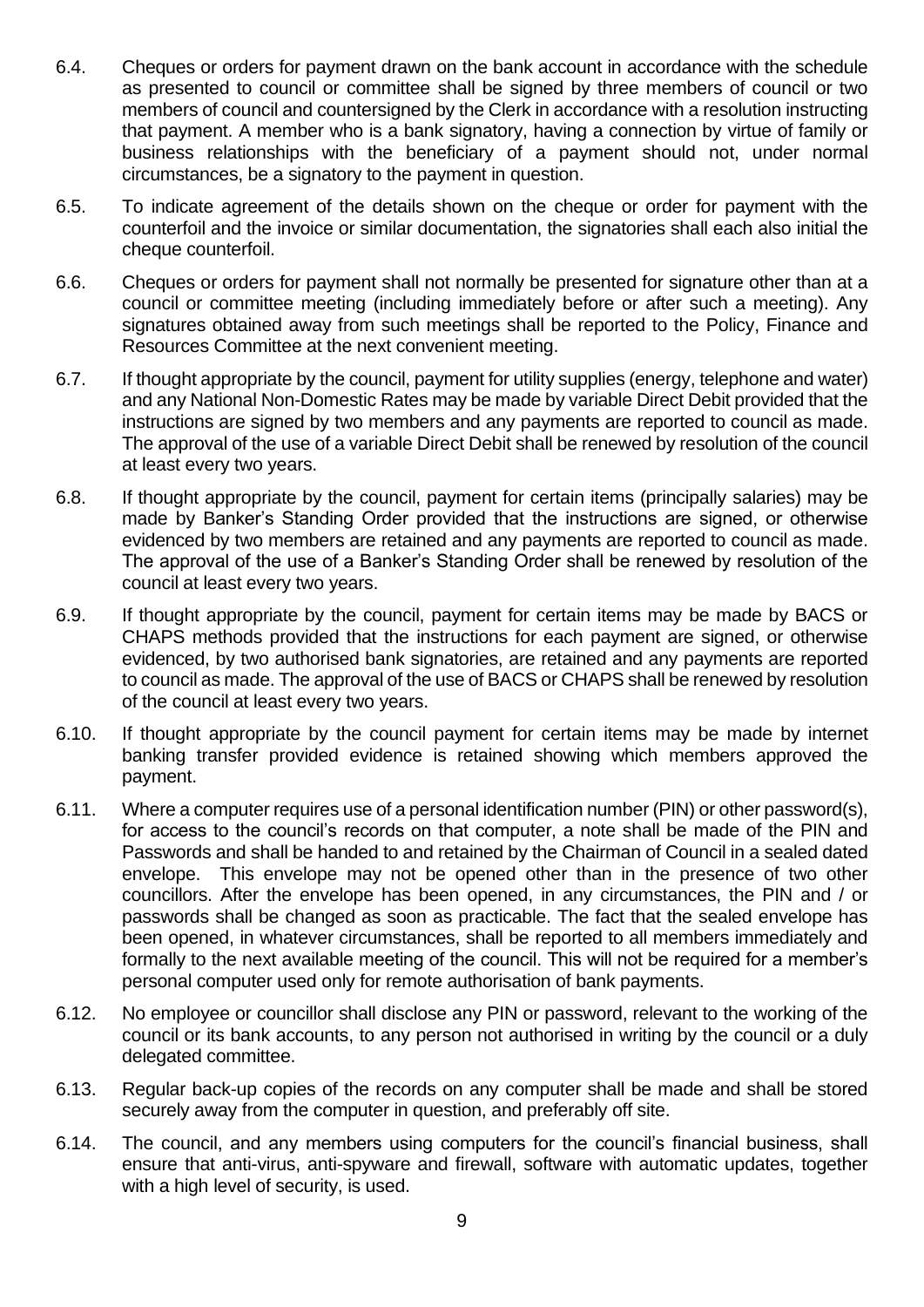- 6.15. Where internet banking arrangements are made with any bank, the Clerk/RFO shall be appointed as the Service Administrator. The Bank Mandate approved by the council shall identify a number of councillors who will be authorised to approve transactions on those accounts. The bank mandate will state clearly the amounts of payments that can be instructed by the use of the Service Administrator alone, or by the Service Administrator with a stated number of approvals.
- 6.16. Access to any internet banking accounts will be directly to the access page (which may be saved under "favourites"), and not through a search engine or e-mail link. Remembered or saved passwords facilities must not be used on any computer used for council banking work. Breach of this Regulation will be treated as a very serious matter under these regulations.
- 6.17. Changes to account details for suppliers, which are used for internet banking may only be changed on written hard copy notification by the supplier and supported by hard copy authority for change signed by two of the Clerk/RFO and a member. A programme of regular checks of standing data with suppliers will be followed.
- 6.18. Any Debit Card issued for use will be specifically restricted to the Clerk/RFO and will also be restricted to a single transaction maximum value of £500 unless authorised by council or finance committee in writing before any order is placed.
- 6.19. A pre-paid debit card may be issued to employees with varying limits. These limits will be set by the Policy, Finance and Resources Committee. Transactions and purchases made will be reported to the council and Policy Finance and Resources Committee and authority for topping-up shall be at the discretion of the council or Policy, Finance and Resources Committee.
- 6.20. Any corporate credit card or trade card account opened by the council will be specifically restricted to use by the Clerk/RFO and shall be subject to automatic payment in full at each month-end. Personal credit or debit cards of members or staff shall not be used under any circumstances.
- 6.21. The Clerk/RFO may provide petty cash to officers for the purpose of defraying operational and other expenses. Vouchers for payments made shall be forwarded to the RFO with a claim for reimbursement.
	- a) The RFO shall maintain as petty cash float of £250 for the purpose of defraying operational and other expenses. Vouchers for payments made from petty cash shall be kept to substantiate the payment.
	- b) Income received must not be paid into the petty cash float but must be separately banked, as provided elsewhere in these regulations.
	- c) Payments to maintain the petty cash float shall be shown separately on the schedule of payments presented to council under 5.2 above.

#### <span id="page-9-0"></span>**7. PAYMENT OF SALARIES**

- 7.1. As an employer, the council shall make arrangements to meet fully the statutory requirements placed on all employers by PAYE and National Insurance legislation. The payment of all salaries shall be made in accordance with payroll records and the rules of PAYE and National Insurance currently operating, and salary rates shall be as agreed by council, or duly delegated committee.
- 7.2. Payment of salaries and payment of deductions from salary such as may be required to be made for tax, national insurance and pension contributions, or similar statutory or discretionary deductions must be made in accordance with the payroll records and on the appropriate dates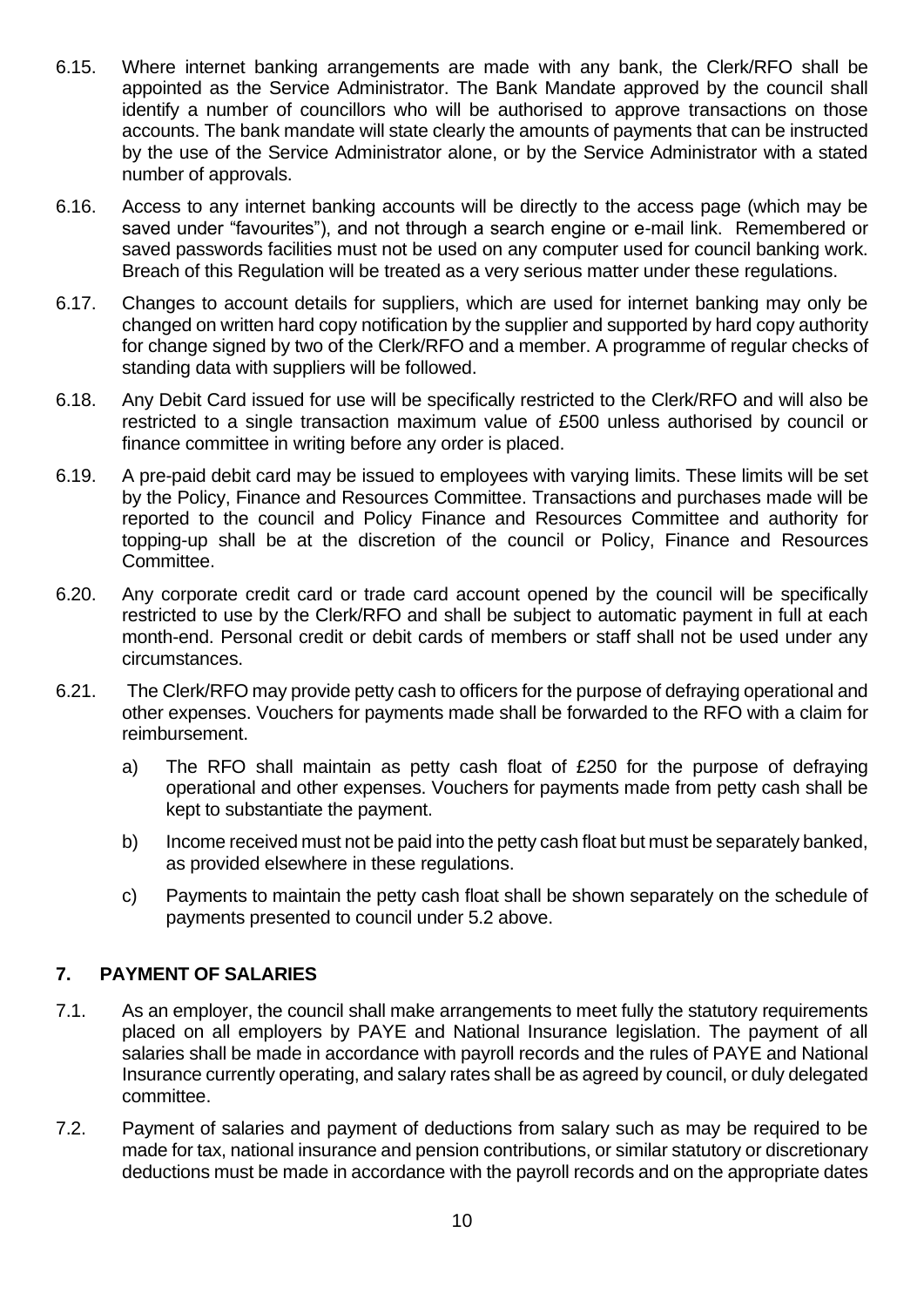stipulated in employment contracts, provided that each payment is reported to the next available council meeting, as set out in these regulations above.

- 7.3. No changes shall be made to any employee's pay, emoluments, or terms and conditions of employment without the prior consent of the council.
- 7.4. Each and every payment to employees of net salary and to the appropriate creditor of the statutory and discretionary deductions shall be recorded in a separate confidential record (confidential cash book). This confidential record is not open to inspection or review (under the Freedom of Information Act 2000 or otherwise) other than:
	- a) by any councillor who can demonstrate a need to know;
	- b) by the internal auditor;
	- c) by the external auditor; or
	- d) by any person authorised under Audit Commission Act 1998, or any superseding legislation.
- 7.5. The total of such payments in each calendar month shall be reported with all other payments as made as may be required under these Financial Regulations, to ensure that only payments due for the period have actually been paid.
- 7.6. An effective system of personal performance management should be maintained for the senior officers.
- 7.7. Any termination payments shall be supported by a clear business case and reported to the council. Termination payments shall only be authorised by council.
- 7.8. Before employing interim staff, the council must consider a full business case.

#### <span id="page-10-0"></span>**8. LOANS AND INVESTMENTS**

- 8.1. All borrowings shall be affected in the name of the council, after obtaining any necessary borrowing approval. Any application for borrowing approval shall be approved by Council as to terms and purpose. The application for Borrowing Approval, and subsequent arrangements for the Loan shall only be approved by full council.
- 8.2. Any financial arrangement which does not require formal Borrowing Approval from the Secretary of State (such as Hire Purchase or Leasing of tangible assets) shall be subject to approval by the full council. In each case a report in writing shall be provided to council in respect of value for money for the proposed transaction.
- 8.3. The council will arrange with the council's Banks and Investment providers for the sending of a copy of each statement of account to the Chairman of the council at the same time as one is issued to the Clerk or RFO.
- 8.4. All loans and investments shall be negotiated in the name of the Council and shall be for a set period in accordance with council policy.
- 8.5. The council shall consider the need for an Investment Strategy and Policy which, if drawn up, shall be in accordance with relevant regulations, proper practices and guidance. Any Strategy and Policy shall be reviewed by the council at least annually.
- 8.6. All investments of money under the control of the council shall be in the name of the council.
- 8.7. All investment certificates and other documents relating thereto shall be retained in the custody of the RFO.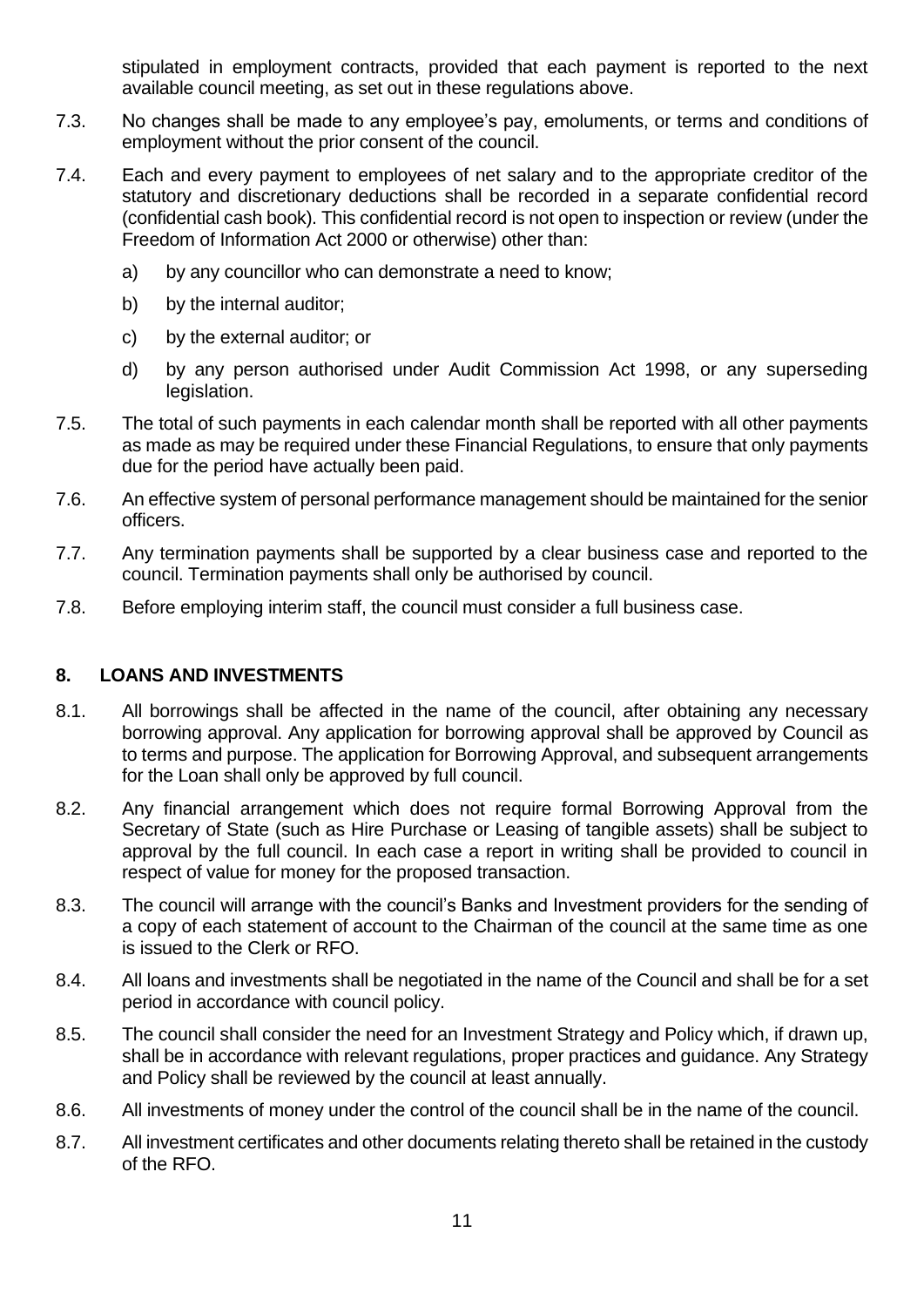8.8. Payments in respect of short term or long-term investments, including transfers between bank accounts held in the same bank, or branch, shall be made in accordance with Regulation 5 (Authorisation of payments) and Regulation 6 (Instructions for payments).

#### <span id="page-11-0"></span>**9. INCOME**

- 9.1. The collection of all sums due to the council shall be the responsibility of and under the supervision of the RFO.
- 9.2. Particulars of all charges to be made for work done, services rendered, or goods supplied shall be agreed annually by the council, notified to the RFO and the RFO shall be responsible for the collection of all accounts due to the council.
- 9.3. The council will review all fees and charges at least annually, following a report of the Clerk.
- 9.4. Any sums found to be irrecoverable and any bad debts shall be reported to the council and shall be written off in the year.
- 9.5. All sums received on behalf of the council shall be banked intact as directed by the RFO. In all cases, all receipts shall be deposited with the council's bankers with such frequency as the RFO considers necessary.
- 9.6. The origin of each receipt shall be entered on the paying-in slip.
- 9.7. Personal cheques shall not be cashed out of money held on behalf of the council.
- 9.8. The RFO shall promptly complete any VAT Return that is required. Any repayment claim due in accordance with VAT Act 1994 section 33 shall be made at least annually coinciding with the financial year end.
- 9.9. Where any significant sums of cash are regularly received by the council, the RFO shall take such steps as are agreed by the council to ensure that more than one person is present when the cash is counted in the first instance, that there is a reconciliation to some form of control such as ticket issues, and that appropriate care is taken in the security and safety of individuals banking such cash.
- 9.10. Any income arising which is the property of a charitable trust shall be paid into a charitable bank account. Instructions for the payment of funds due from the charitable trust to the council (to meet expenditure already incurred by the authority) will be given by the Managing Trustees of the charity meeting separately from any council meeting (see also Regulation 16 below).

#### <span id="page-11-1"></span>**10. ORDERS FOR WORK, GOODS AND SERVICES**

- 10.1. An official order or letter shall be issued for all work, goods and services unless a formal contract is to be prepared or an official order would be inappropriate. Copies of orders shall be retained.
- 10.2. Order books shall be controlled by the RFO.
- 10.3. All members and Officers are responsible for obtaining value for money at all times. An officer issuing an official order shall ensure as far as reasonable and practicable that the best available terms are obtained in respect of each transaction, usually by obtaining three or more quotations or estimates from appropriate suppliers, subject to any *de minimis* provisions in Regulation 11.1 below.
- 10.4. A member may not issue an official order or make any contract on behalf of the council.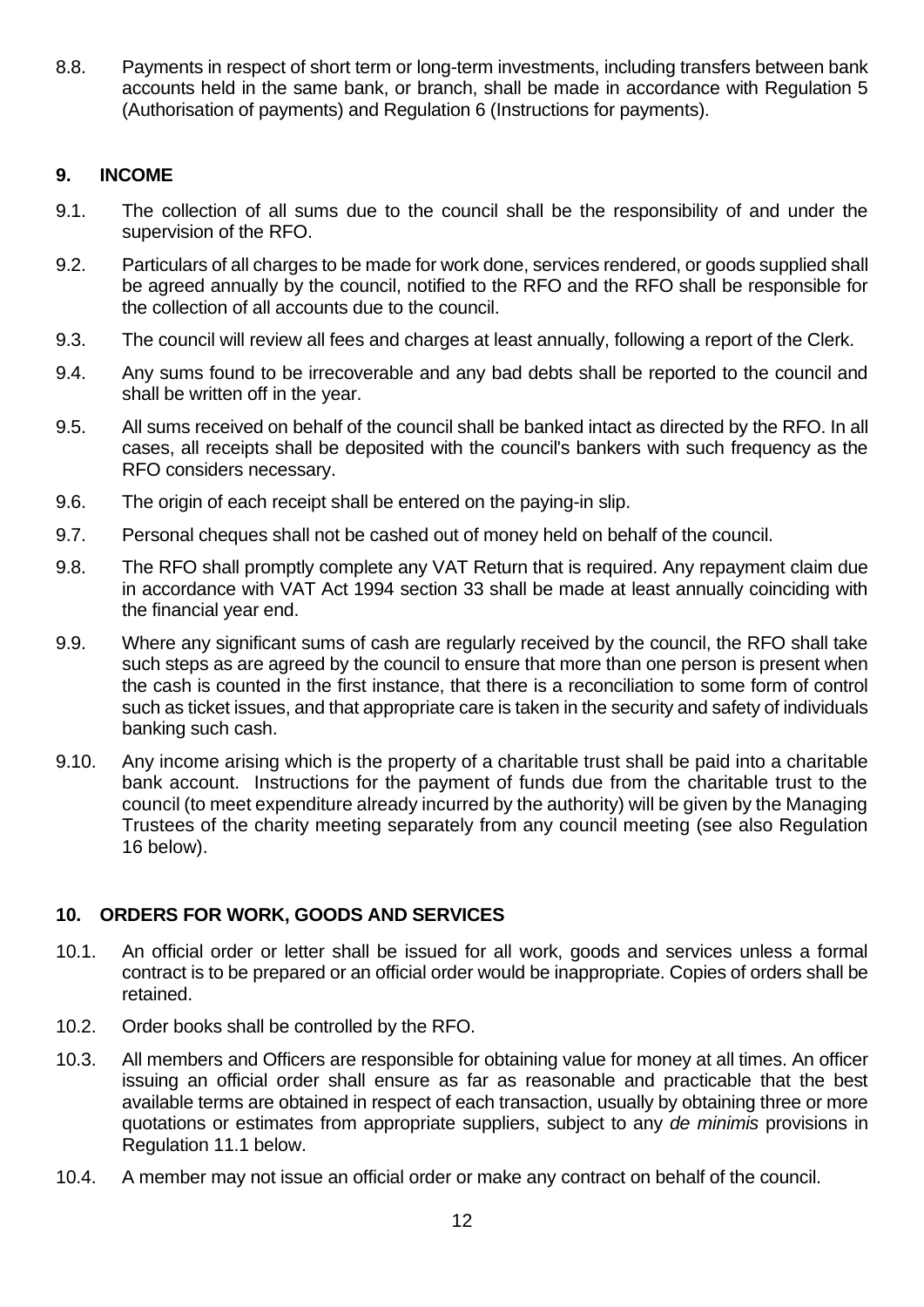10.5. The RFO shall verify the lawful nature of any proposed purchase before the issue of any order, and in the case of new or infrequent purchases or payments, the RFO shall ensure that the statutory authority shall be reported to the meeting at which the order is approved so that the Minutes can record the power being used.

#### <span id="page-12-0"></span>**11. CONTRACTS**

- 11.1. Procedures as to contracts are laid down as follows:
	- a. Every contract shall comply with these financial regulations, and no exceptions shall be made otherwise than in an emergency provided that this regulation need not apply to contracts which relate to items (i) to (vi) below:
		- i. for the supply of gas, electricity, water, sewerage and telephone services;
		- ii. for specialist services such as are provided by legal professionals acting in disputes;
		- iii. for work to be executed or goods or materials to be supplied which consist of repairs to or parts for existing machinery or equipment or plant;
		- iv. for work to be executed or goods or materials to be supplied which constitute an extension of an existing contract by the Council;
		- v. for additional audit work of the external Auditor up to an estimated value of £500 (in excess of this sum the Clerk /RFO shall act after consultation with the Mayor and Deputy Mayor of council); and
		- vi. for goods or materials proposed to be purchased which are proprietary articles and / or are only sold at a fixed price.
	- b. Where the council intends to procure or award a public supply contract, public service contract or public works contract as defined by the Public Contracts Regulations 2015 ("the Regulations") which is valued at £25,000 or more, the council shall comply with the relevant requirements of the Regulations.<sup>i</sup>
	- c. The full requirements of The Regulations, as applicable, shall be followed in respect of the tendering and award of a public supply contract, public service contract or public works contract which exceed thresholds in The Regulations set by the Public Contracts Directive 2014/24/EU (which may change from time to time).<sup>ii</sup>
	- d. When applications are made to waive financial regulations relating to contracts to enable a price to be negotiated without competition the reason shall be embodied in a recommendation to the council.
	- e. Such invitation to tender shall state the general nature of the intended contract and the Clerk shall obtain the necessary technical assistance to prepare a specification in appropriate cases. The invitation shall in addition state that tenders must be addressed to the Clerk in the ordinary course of post. Each tendering firm shall be supplied with a specifically marked envelope in which the tender is to be sealed and remain sealed until the prescribed date for opening tenders for that contract.
	- f. All sealed tenders shall be opened at the same time on the prescribed date by the Clerk in the presence of at least one member of council.
	- g. Any invitation to tender issued under this regulation shall be subject to Standing Order, <sup>2</sup> 18d, and shall refer to the terms of the Bribery Act 2010.

<sup>2</sup> Based on Sandy Town Council standing order 2014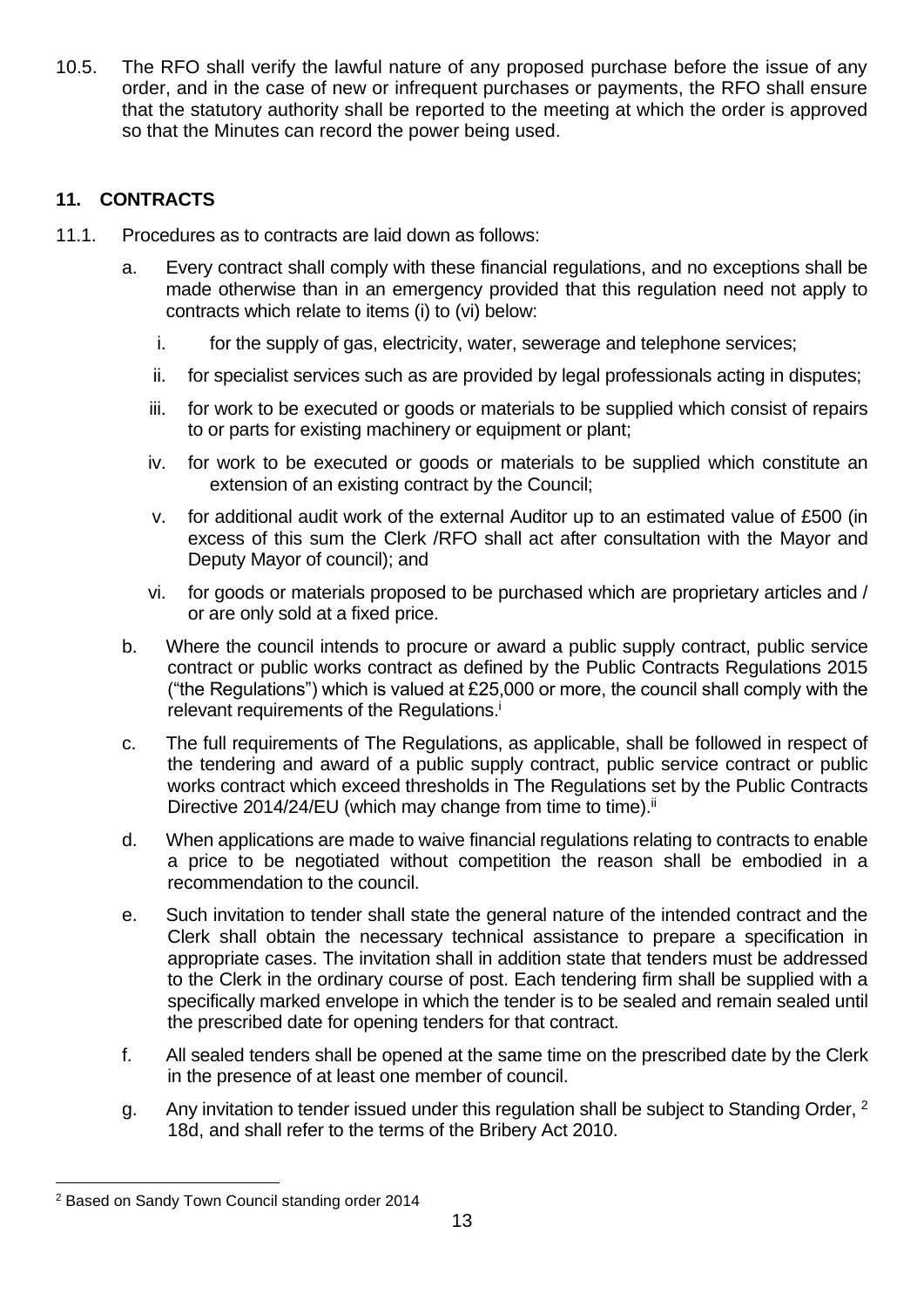- h. When it is to enter into a contract of less than £250 in value for the supply of goods or materials or for the execution of works or specialist services other than such goods, materials, works or specialist services as are excepted as set out in paragraph (a) the Clerk/RFO shall obtain 3 quotations (priced descriptions of the proposed supply); where the value is below £3,000 and above £250 the Clerk/RFO shall strive to obtain 3 estimates. Otherwise, Regulation 10.3 above shall apply.
- i. The council shall not be obliged to accept the lowest or any tender, quote or estimate.
- j. Should it occur that the council, or duly delegated committee, does not accept any tender, quote or estimate, the work is not allocated and the council requires further pricing, provided that the specification does not change, no person shall be permitted to submit a later tender, estimate or quote who was present when the original decision making process was being undertaken.

#### <span id="page-13-0"></span>**12. PAYMENTS UNDER CONTRACTS FOR BUILDING OR OTHER CONSTRUCTION WORKS**

- 12.1. Payments on account of the contract sum shall be made within the time specified in the contract by the RFO upon authorised certificates of the architect or other consultants engaged to supervise the contract (subject to any percentage withholding as may be agreed in the particular contract).
- 12.2. Where contracts provide for payment by instalments the RFO shall maintain a record of all such payments. In any case where it is estimated that the total cost of work carried out under a contract, excluding agreed variations, will exceed the contract sum of 5% or more a report shall be submitted to the council.
- 12.3. Any variation to a contract or addition to or omission from a contract must be approved by the council and Clerk to the contractor in writing, the council being informed where the final cost is likely to exceed the financial provision.

#### <span id="page-13-1"></span>**13. STORES AND EQUIPMENT**

- 13.1. The officer in charge of each section shall be responsible for the care and custody of stores and equipment in that section.
- 13.2. Delivery Notes shall be obtained in respect of all goods received into store or otherwise delivered and goods must be checked as to order and quality at the time delivery is made.
- 13.3. Stocks shall be kept at the minimum levels consistent with operational requirements.
- 13.4. The RFO shall be responsible for periodic checks of stocks and stores at least annually.

#### <span id="page-13-2"></span>**14. ASSETS, PROPERTIES AND ESTATES**

- 14.1. The Clerk shall make appropriate arrangements for the custody of all title deeds and Land Registry Certificates of properties held by the council. The RFO shall ensure a record is maintained of all properties held by the council, recording the location, extent, plan, reference, purchase details, nature of the interest, tenancies granted, rents payable and purpose for which held in accordance with Accounts and Audit Regulations.
- 14.2. No tangible moveable property shall be purchased or otherwise acquired, sold, leased or otherwise disposed of, without the authority of the council, together with any other consents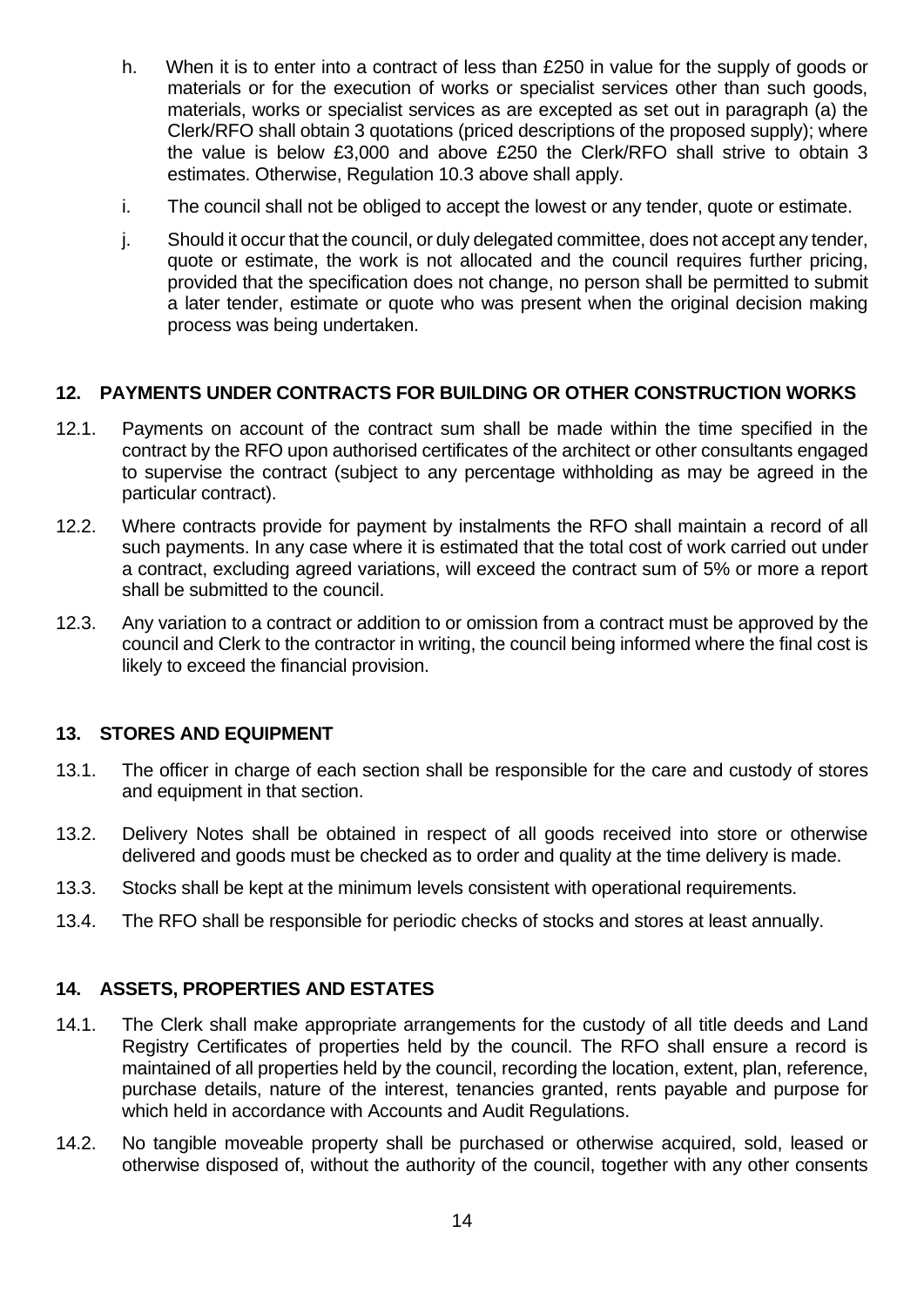required by law, save where the estimated value of any one item of tangible movable property does not exceed £500.

- 14.3. No real property (interests in land) shall be sold, leased or otherwise disposed of without the authority of the council, together with any other consents required by law. In each case a report in writing shall be provided to council in respect of valuation and surveyed condition of the property (including matters such as planning permissions and covenants) together with a proper business case (including an adequate level of consultation with the electorate).
- 14.4. No real property (interests in land) shall be purchased or acquired without the authority of the full council. In each case a report in writing shall be provided to council in respect of valuation and surveyed condition of the property (including matters such as planning permissions and covenants) together with a proper business case (including an adequate level of consultation with the electorate).
- 14.5. Subject only to the limit set in Reg. 14.2 above, no tangible moveable property shall be purchased or acquired without the authority of the full council. In each case a report in writing shall be provided to council with a full business case.
- 14.6. The RFO shall ensure that an appropriate and accurate Register of Assets and Investments is kept up to date. The continued existence of tangible assets shown in the Register shall be verified at least annually, possibly in conjunction with a health and safety inspection of assets.

#### <span id="page-14-0"></span>**15. INSURANCE**

- 15.1. Following the annual risk assessment (per Regulation 17), the Clerk/RFO shall effect all insurances and negotiate all claims on the council's insurers.
- 15.2. The RFO shall keep a record of all insurances effected by the council and the property and risks covered thereby and annually review it.
- 15.3. The RFO shall be notified of any loss liability or damage or of any event likely to lead to a claim, and shall report these to council at the next available meeting.
- 15.4. All appropriate members and employees of the council shall be included in a suitable form of security or fidelity quarantee insurance which shall cover the maximum risk exposure as determined annually by the council, or duly delegated committee.

#### <span id="page-14-1"></span>**16. CHARITIES**

16.1. Where the council is sole managing trustee of a charitable body the Clerk and RFO shall ensure that separate accounts are kept of the funds held on charitable trusts and separate financial reports made in such form as shall be appropriate, in accordance with Charity Law and legislation, or as determined by the Charity Commission. The Clerk and RFO shall arrange for any audit or independent examination as may be required by Charity Law or any Governing Document.

#### <span id="page-14-2"></span>**17. RISK MANAGEMENT**

- 17.1. The council is responsible for putting in place arrangements for the management of risk. The Clerk/RFO shall prepare, for approval by the council, risk management policy statements in respect of all activities of the council. Risk policy statements and consequential risk management arrangements shall be reviewed by the council at least annually.
- 17.2. When considering any new activity, the Clerk/RFO shall prepare a draft risk assessment including risk management proposals for consideration and adoption by the council.